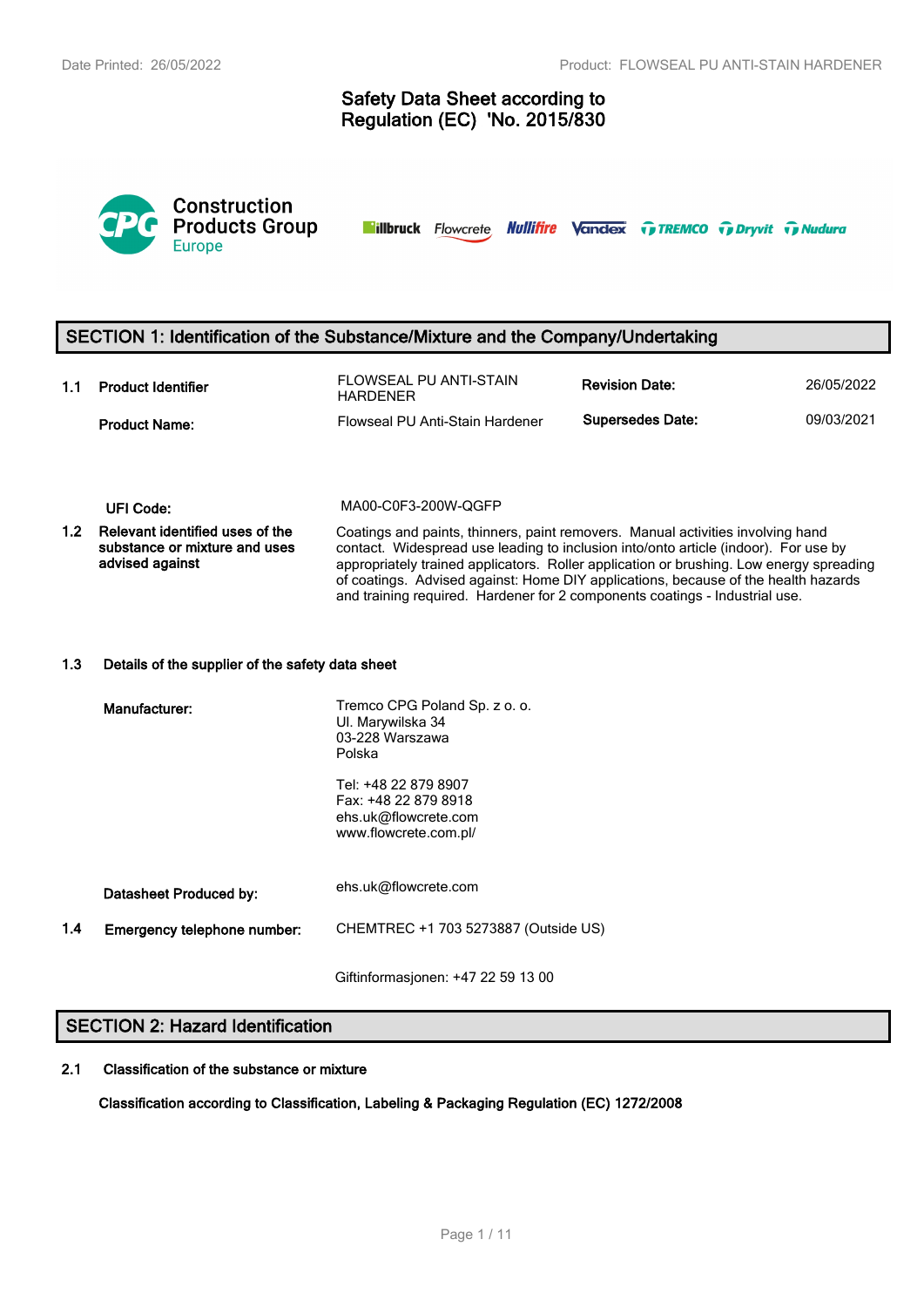# **HAZARD STATEMENTS**

| Skin drying or cracking                                   | <b>EUH066</b>     |
|-----------------------------------------------------------|-------------------|
| Other EU extensions                                       | <b>EUH204</b>     |
| Skin Sensitizer, category 1                               | H <sub>3</sub> 17 |
| Eye Irritation, category 2                                | H <sub>3</sub> 19 |
| Acute Toxicity, Inhalation, category 4                    | H332              |
| STOT, single exposure, category 3, RTI                    | H335              |
| Hazardous to the aquatic environment, Chronic, category 3 | H412              |
|                                                           |                   |

# **2.2 Label elements**

# **Symbol(s) of Product**



# **Signal Word**

Warning

# **Named Chemicals on Label**

Hexamethylene diisocyanate, oligomers, cyclohexane,5-isocyanato-1-(is, Hydrophilic aliphatic polyisocyanate

# **HAZARD STATEMENTS**

| Skin drying or cracking<br>Other EU extensions               | <b>EUH066</b><br><b>EUH204</b> | Repeated exposure may cause skin dryness or cracking.<br>Contains isocyanates. May produce an allergic reaction.                          |
|--------------------------------------------------------------|--------------------------------|-------------------------------------------------------------------------------------------------------------------------------------------|
| Skin Sensitizer, category 1                                  | H317                           | May cause an allergic skin reaction.                                                                                                      |
| Eye Irritation, category 2                                   | H319                           | Causes serious eye irritation.                                                                                                            |
| Acute Toxicity, Inhalation, category 4                       | H332                           | Harmful if inhaled.                                                                                                                       |
| STOT, single exposure, category 3, RTI                       | H335                           | May cause respiratory irritation.                                                                                                         |
| Hazardous to the aquatic environment,<br>Chronic, category 3 | H412                           | Harmful to aquatic life with long lasting effects.                                                                                        |
| <b>PRECAUTION PHRASES</b>                                    |                                |                                                                                                                                           |
|                                                              | P261                           | Avoid breathing dust/fume/gas/mist/vapours/spray.                                                                                         |
|                                                              | P271                           | Use only outdoors or in a well-ventilated area.                                                                                           |
|                                                              | P273                           | Avoid release to the environment.                                                                                                         |
|                                                              | P280                           | Wear protective gloves/protective clothing/eye protection/<br>face protection.                                                            |
|                                                              | P302+352                       | IF ON SKIN: Wash with plenty of soap and water.                                                                                           |
|                                                              | P304+340                       | IF INHALED: Remove victim to fresh air and keep at rest in a<br>position comfortable for breathing.                                       |
|                                                              | P305+351+338                   | IF IN EYES: Rinse cautiously with water for several minutes.<br>Remove contact lenses, if present and easy to do so.<br>Continue rinsing. |
|                                                              | P501                           | Dispose of contents/container to waste treatment/disposal<br>facility in accordance with local, state, and federal<br>regulations.        |

# **2.3 Other hazards**

No Information

# **Results of PBT and vPvB assessment:**

The product does not meet the criteria for PBT/VPvB in accordance with Annex XIII.

# **SECTION 3: Composition/Information On Ingredients 3.2 Mixtures Hazardous ingredients**

**Name According to EEC EINEC No. CAS-No. % Classifications**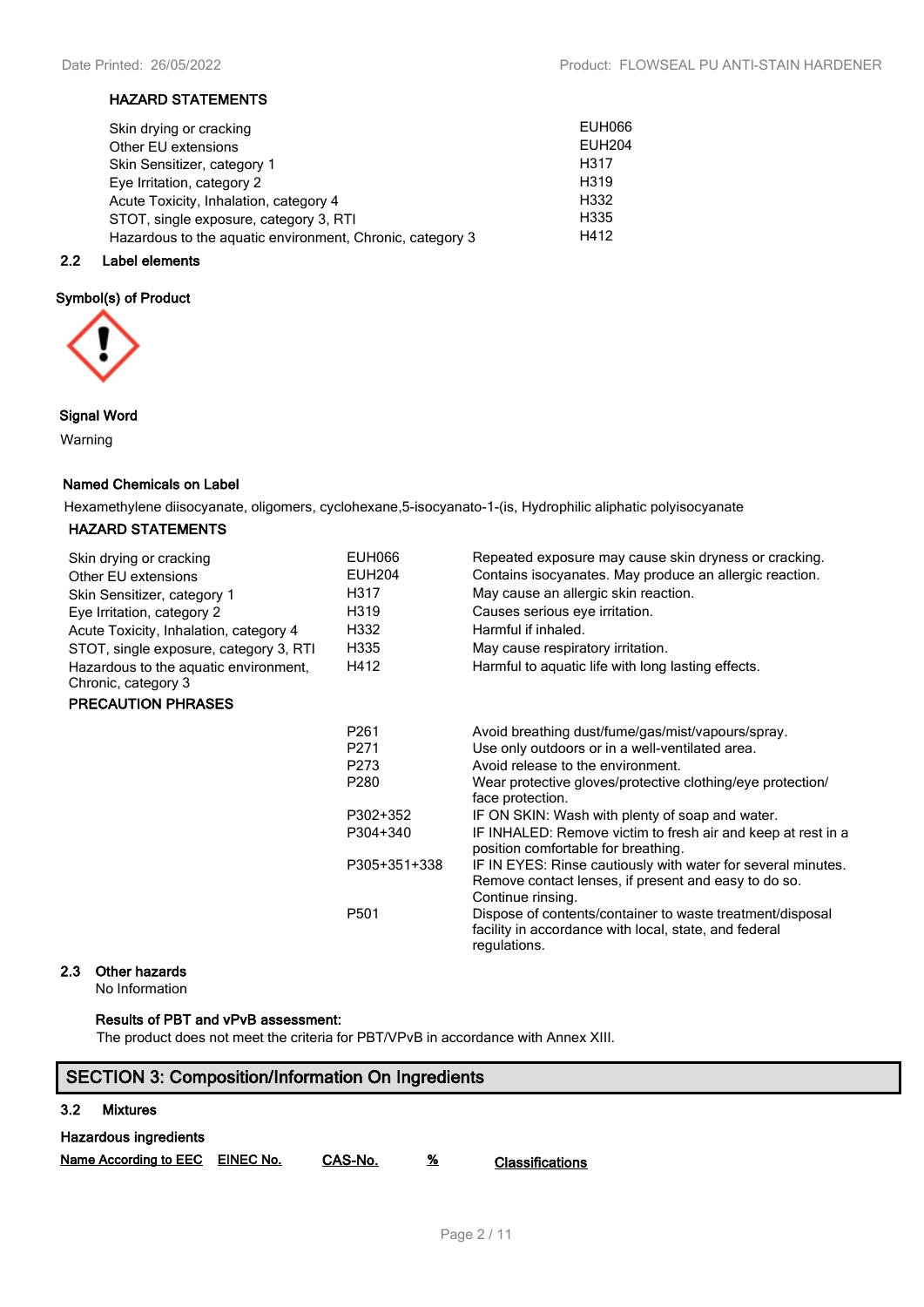| CAS-No.                                     | M-Factors |             | <b>REACH Reg No.</b> |                  |                                                                                         |  |
|---------------------------------------------|-----------|-------------|----------------------|------------------|-----------------------------------------------------------------------------------------|--|
| polyoxyethylene tridecyl<br>ether phosphate |           | 9046-01-9   | $1.0 - 2.5$          | H315-318-411     | Aquatic Chronic 2, Eye<br>Dam. 1, Skin Irrit. 2                                         |  |
| cyclohexane, 5-<br>isocyanato-1-(is         | 500-125-5 | 53880-05-0  | $2.5 - 10$           | H317-332-335     | Acute Tox. 4 Inhalation,<br>Skin Sens. 1, STOT SE<br>3 RTI                              |  |
| n-Butyl acetate                             | 204-658-1 | 123-86-4    | $2.5 - 10$           | H225-336         | Flam. Liq. 2, Skin<br>Cracking, STOT SE 3<br><b>NE</b>                                  |  |
| dipropylene glycol<br>dimethyl ether        | 601-045-4 | 111109-77-4 | $2.5 - 10$           | H <sub>319</sub> | Eye Irrit. 2                                                                            |  |
| Hexamethylene<br>diisocyanate, oligomers    | 500-060-2 | 28182-81-2  | $2.5 - 10$           | H317-332-335     | Acute Tox. 4 Inhalation,<br>Skin Sens. 1, STOT SE<br>3 RTI                              |  |
| Hydrophilic aliphatic<br>polyisocyanate     |           | 666723-27-9 | $50 - 575$           | H317-332-335-412 | Acute Tox. 4 Inhalation,<br>Aquatic Chronic 3, Skin<br>Sens. 1, STOT SE 3<br><b>RTI</b> |  |

| 666723-27-9 |                  |
|-------------|------------------|
| 28182-81-2  | 01-2119488177-26 |
| 111109-77-4 |                  |
| 123-86-4    | 01-2119485493-29 |
| 53880-05-0  |                  |
| 9046-01-9   |                  |
|             |                  |

**Additional Information:** The text for CLP Hazard Statements shown above (if any) is given in Section 16.

# **SECTION 4: First-aid Measures**

#### **4.1 Description of First Aid Measures**

**GENERAL NOTES:** When symptoms persist or in all cases of doubt seek medical advice. Show this safety data sheet to the doctor in attendance. Remove contaminated clothing and shoes.

**AFTER INHALATION:** Move to fresh air. Consult a physician after significant exposure. Keep respiratory tract clear. Remove person to fresh air. If signs/symptoms continue, get medical attention.

**AFTER SKIN CONTACT:** Use a mild soap if available. Wash off immediately with soap and plenty of water while removing all contaminated clothes and shoes. If skin irritation persists, call a physician. Do NOT use solvents or thinners.

AFTER EYE CONTACT: Keep eye wide open while rinsing. Rinse immediately with plenty of water, also under the eyelids, for at least 15 minutes. Remove contact lenses. If eye irritation persists, consult a specialist.

**AFTER INGESTION:** Gently wipe or rinse the inside of the mouth with water. Do NOT induce vomiting. Never give anything by mouth to an unconscious person. If swallowed, DO NOT induce vomiting unless directed to do so by medical personnel.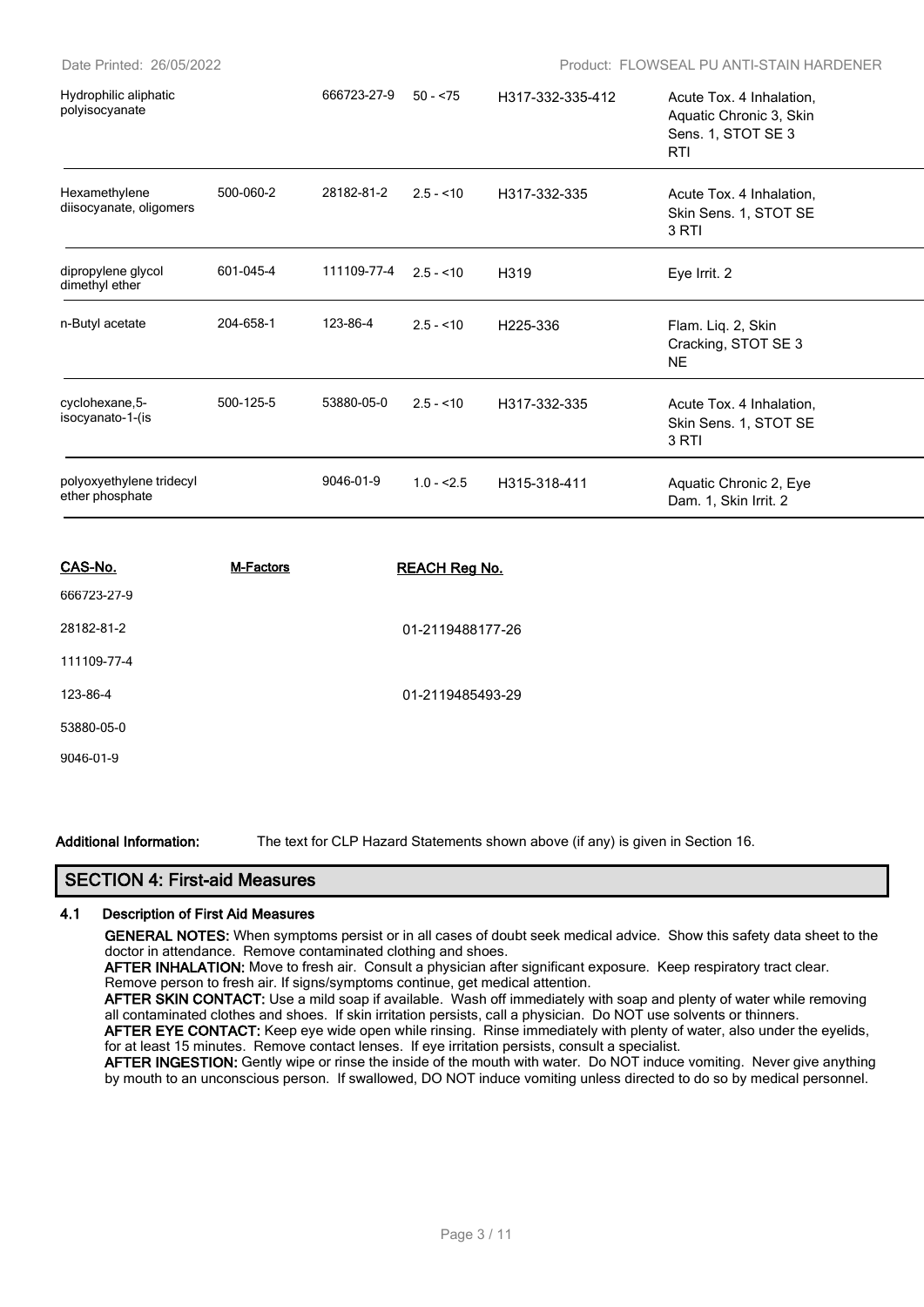#### **Self protection of the first aider:**

No action shall be taken involving any personal risk or without suitable training. It may be dangerous to the person providing aid to give mouth-to-mouth resuscitation. Wash contaminated clothing thoroughly with water before removing it, or wear gloves.

#### **4.2 Most important symptoms and effects, both acute and delayed**

No Information

#### **4.3 Indication of any immediate medical attention and special treatment needed**

No information available on clinical testing and medical monitoring. Specific toxicological information on substances, if available, can be found in section 11.

#### **SECTION 5: Fire-fighting Measures**

#### **5.1 Extinguishing Media:**

Carbon Dioxide, Dry Chemical, Foam, Water Fog

**FOR SAFETY REASONS NOT TO BE USED:** Alcohol, Alcohol based solutions, any other media not listed above.

# **5.2 Special hazards arising from the substance or mixture**

No Information

# **5.3 Advice for firefighters**

Keep containers and surroundings cool with water spray. Fire will produce dense black smoke containing hazardous combustion products (see section 10). In the event of fire, wear self-contained breathing apparatus. High volume water jet. Hazardous decomposition products formed under fire conditions. Collect contaminated fire extinguishing water separately. This must not be discharged into drains. Use water spray, alcohol-resistant foam, dry chemical or carbon dioxide.

# **SECTION 6: Accidental Release Measures**

#### **6.1 Personal precautions, protective equipment and emergency procedures**

Ensure adequate ventilation. Use personal protective equipment. Keep people away from and upwind of spill/leak.

#### **6.2 Environmental precautions**

Do not allow material to contaminate ground water system. Prevent product from entering drains. May cause long-term adverse effects in the aquatic environment.

# **6.3 Methods and material for containment and cleaning up**

Prevent further leakage or spillage if safe to do so. Contain spillage, soak up with non-combustible absorbent material, (e.g. sand, earth, diatomaceous earth, vermiculite) and transfer to a container for disposal according to local / national regulations (see section 13). Refer to protective measures listed in sections 7 and 8.

#### **6.4 Reference to other sections**

**FURTHER INSTRUCTIONS:** Please refer to EU disposal requirements or country specific disposal requirements for this material. See Section 13 for further information.

# **SECTION 7: Handling and Storage**

# **7.1 Precautions for safe handling**

Use only in area provided with appropriate exhaust ventilation. Wear personal protective equipment. Use only in wellventilated areas. Smoking, eating and drinking should be prohibited in the application area. Repeated or prolonged skin contact may cause skin irritation and/or dermatitis and sensitization of susceptible persons. In the case of sensitisation to any of the ingredients, it is inadvisable to work with the product. Handle in accordance with good industrial hygiene and safety practice. Keep working clothes separately. Wash hands before breaks and at the end of workday. Keep away from food, drink and animal feeding stuffs. When using, do not eat, drink or smoke. Wash hands and face before breaks and immediately after handling the product.

#### **7.2 Conditions for safe storage, including any incompatibilities**

**CONDITIONS TO AVOID:** Avoid temperatures above 40 °C, direct sunlight and contact with sources of heat. **STORAGE CONDITIONS:** Do not freeze. Store in original container. Store at room temperature in the original container. Keep locked up or in an area accessible only to qualified or authorised persons. Keep container closed when not in use. Store in a dry, well ventilated place away from sources of heat, ignition and direct sunlight.

# **7.3 Specific end use(s)**

Component of a resin flooring product. The mixing and application to be in accordance with the technical data sheets.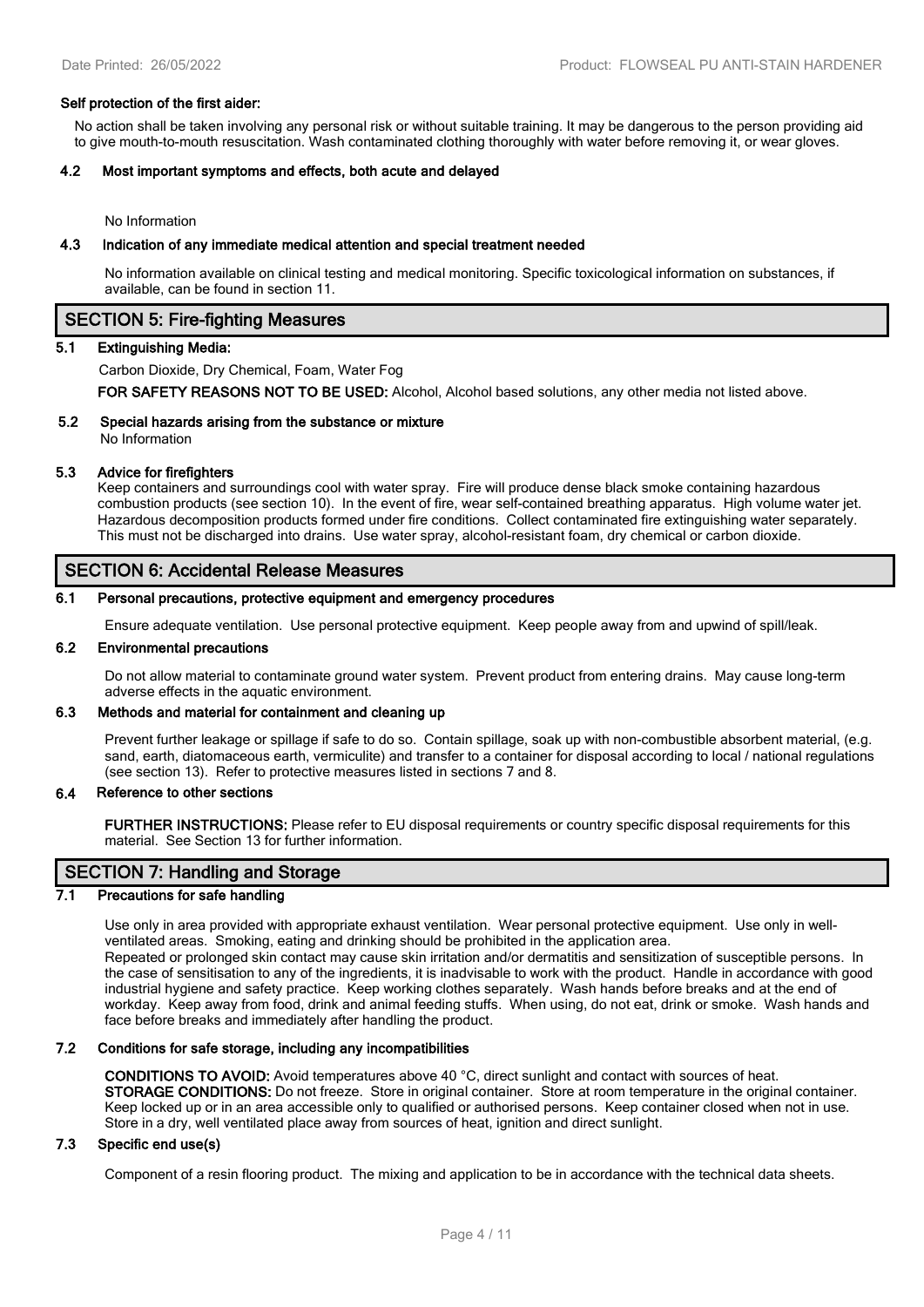# **SECTION 8: Exposure Controls/Personal Protection**

# **8.1 Control parameters**

# **Ingredients with Occupational Exposure Limits (UK WELS)**

| Name                                     | CAS-No.        |                 | <b>LTEL ppm</b> | STEL ppm | STEL mg/m3 | LTEL mg/m3 |
|------------------------------------------|----------------|-----------------|-----------------|----------|------------|------------|
| Hydrophilic aliphatic polyisocyanate     | 666723-27-9    |                 |                 |          |            |            |
| Hexamethylene diisocyanate, oligomers    | 28182-81-2     |                 |                 |          |            | 0.02       |
| dipropylene glycol dimethyl ether        | 111109-77-4    |                 |                 |          |            |            |
| n-Butyl acetate                          | 123-86-4       |                 | 150             | 200      | 966        | 724        |
| cyclohexane, 5-isocyanato-1-(is          | 53880-05-0     |                 |                 |          |            | 0.02       |
| polyoxyethylene tridecyl ether phosphate | 9046-01-9      |                 |                 |          |            |            |
| <b>Name</b>                              | <u>CAS-No.</u> | <b>OEL Note</b> |                 |          |            |            |
| Hydrophilic aliphatic polyisocyanate     | 666723-27-9    |                 |                 |          |            |            |
| Hexamethylene diisocyanate, oligomers    | 28182-81-2     |                 |                 |          |            |            |
| dipropylene glycol dimethyl ether        | 111109-77-4    |                 |                 |          |            |            |
| n-Butyl acetate                          | 123-86-4       |                 |                 |          |            |            |
| cyclohexane, 5-isocyanato-1-(is          | 53880-05-0     |                 |                 |          |            |            |
| polyoxyethylene tridecyl ether phosphate | 9046-01-9      |                 |                 |          |            |            |

**FURTHER ADVICE:** Refer to the regulatory exposure limits for the workforce enforced in each country. Some components may not have been classified under the EU CLP Regulation.

#### **8.2 Exposure controls**

# **Personal Protection**

**RESPIRATORY PROTECTION:** In case of insufficient ventilation wear suitable respiratory equipment, filter A. Respirator with a vapor filter.

**EYE PROTECTION:** Eye wash bottle with pure water. Safety glasses with side-shields conforming to EN 166. Safety glasses. If splashes are likely to occur, wear: tightly fitting safety goggles.

**HAND PROTECTION:** Use chemical resistant gloves (EN 374): Nitrile rubber; thickness >=0.5 mm; breakthrough time >= 480 min. Gloves should be discarded and replaced if there is any indication of degradation or chemical breakthrough. Impervious gloves. Take note of the information given by the producer concerning permeability and break through times, and of special workplace conditions (mechanical strain, duration of contact). Long sleeved clothing. Remove and wash contaminated clothing before re-use. Remove contaminated clothing and protective equipment before entering eating areas.

# **OTHER PROTECTIVE EQUIPMENT:** No Information

**ENGINEERING CONTROLS:** At temperatures below 40°C, provide a good standard of general ventilation (not less than 5 air changes per hour). At temperatures over 40°C - and always if sprayed - exhaust ventilation is required. Avoid contact with skin, eyes and clothing. Ensure adequate ventilation, especially in confined areas.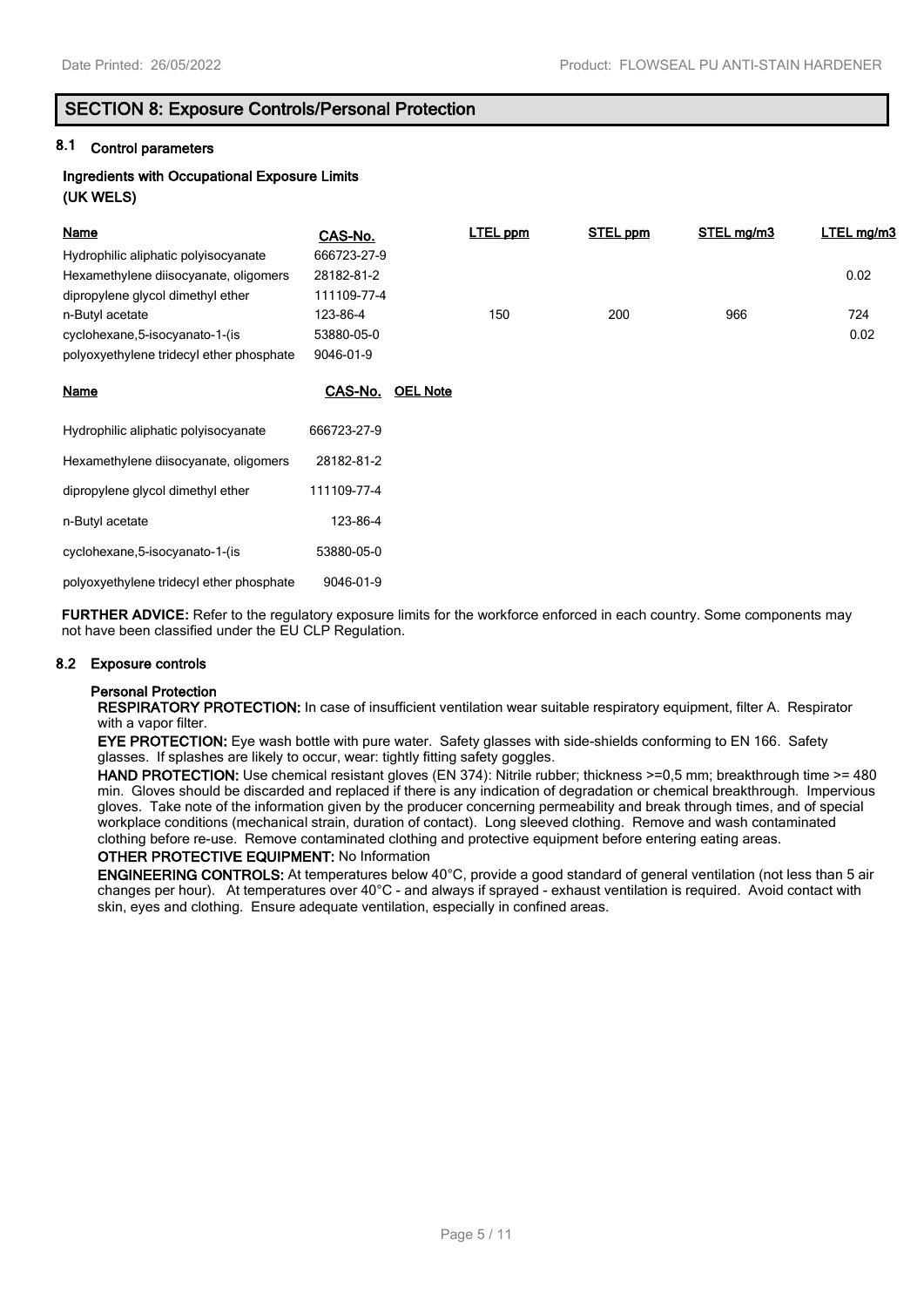# **Chemical Name:**

**EC No.: CAS-No.:**

# **DNELs - Derived no effect level**

|            | <b>Workers</b> |               |               |                 | Consumers    |               |               |                 |
|------------|----------------|---------------|---------------|-----------------|--------------|---------------|---------------|-----------------|
| Route of   | Acute effect   | Acute effects | Chronic       | Chronic effects | Acute effect | Acute effects | Chronic       | Chronic effects |
| Exposure   | local          | systemic      | effects local | svstemic        | local        | systemic      | effects local | systemic        |
| Oral       |                |               | Not required  |                 |              |               |               |                 |
| Inhalation |                |               |               |                 |              |               |               |                 |
| Dermal     |                |               |               |                 |              |               |               |                 |

# **PNEC's - Predicted no effect concentration**

| Environmental protection target    | <b>PNEC</b> |
|------------------------------------|-------------|
| Fresh water                        |             |
| Fresh water sediments              |             |
| Marine water                       |             |
| Marine sediments                   |             |
| Food chain                         |             |
| Microorganisms in sewage treatment |             |
| soil (agricultural)                |             |
| Air                                |             |

# **SECTION 9: Physical and Chemical Properties**

# **9.1 Information on basic physical and chemical properties**

| Appearance:                                     | Colourless            |
|-------------------------------------------------|-----------------------|
| <b>Physical State</b>                           | Liquid                |
| Odor                                            | ester Like            |
| <b>Odor threshold</b>                           | Not determined        |
| рH                                              | Not determined        |
| Melting point / freezing point (°C)             | Not determined        |
| Boiling point/range (°C)                        | $126 - N.D.$          |
| Flash Point, (°C)                               | 62                    |
| <b>Evaporation rate</b>                         | Not determined        |
| Flammability (solid, gas)                       | Not determined        |
| Upper/lower flammability or explosive<br>limits | 999 - 999             |
| <b>Vapour Pressure</b>                          | Not determined        |
| <b>Vapour density</b>                           | Not determined        |
| <b>Relative density</b>                         | ca. 1.09              |
| Solubility in / Miscibility with water          | Miscible              |
| Partition coefficient: n-octanol/water          | Not determined        |
| Auto-ignition temperature (°C)                  | ca. 460 °C DIN 51794  |
| Decomposition temperature (°C)                  | Not determined        |
| <b>Viscosity</b>                                | 70-75 s (DIN 53211/4) |
| <b>Explosive properties</b>                     | Not determined        |
| <b>Oxidising properties</b>                     | Not determined        |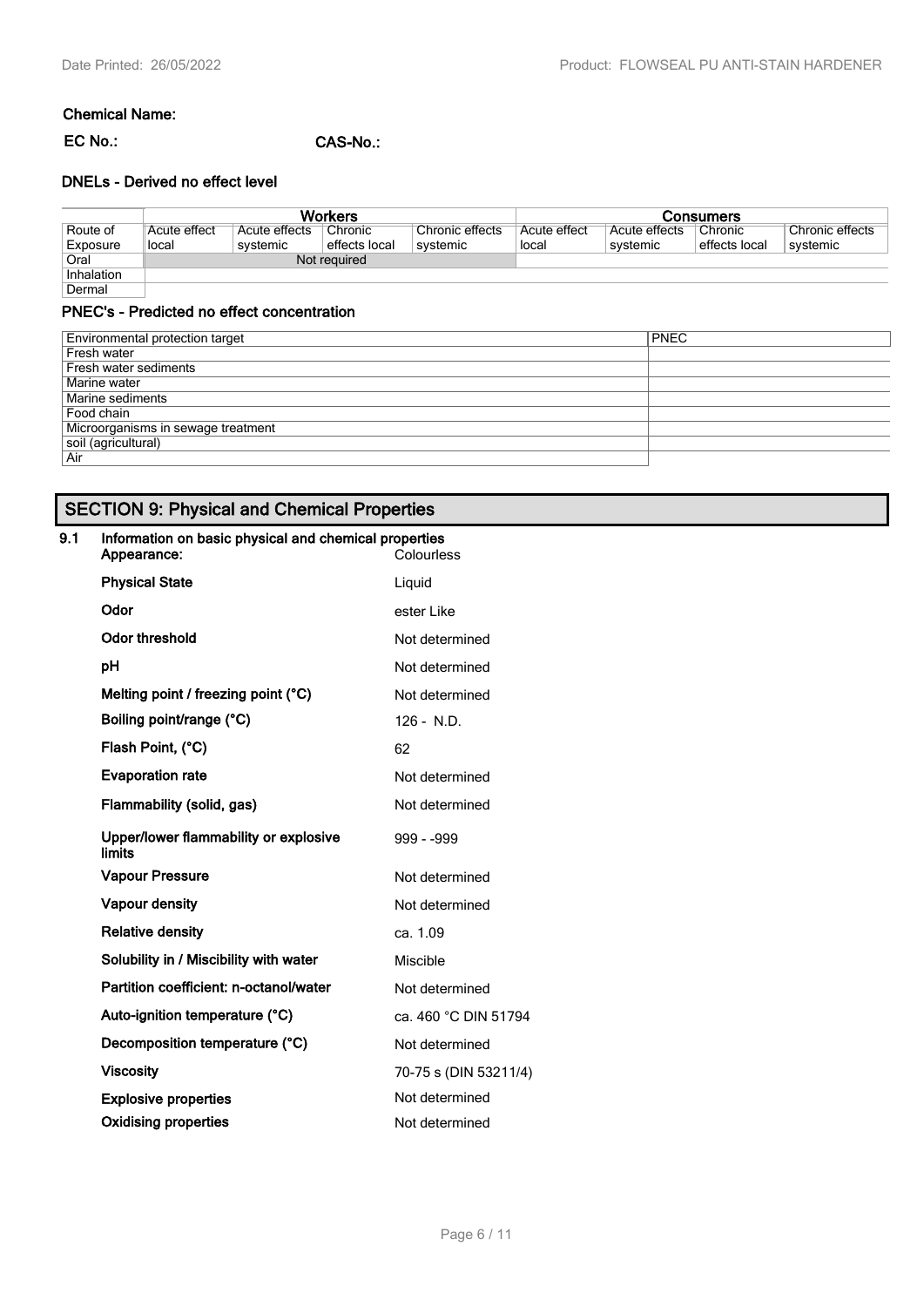# **9.2 Other information VOC Content g/l:** Not determined

**Specific Gravity (g/cm3)** 0.120

# **SECTION 10: Stability and Reactivity**

#### **10.1 Reactivity**

No reactivity hazards known under normal storage and use conditions.

#### **10.2 Chemical stability**

No decomposition if stored and applied as directed. Stable under normal conditions.

#### **10.3 Possibility of hazardous reactions**

Hazardous polymerisation does not occur.

#### **10.4 Conditions to avoid**

Avoid temperatures above 40 °C, direct sunlight and contact with sources of heat.

#### **10.5 Incompatible materials**

Strong oxidizing agents. Acids and bases. Amines. Reducing agents.

#### **10.6 Hazardous decomposition products**

In case of fire **hazardous decomposition products** may be produced such as**:** Carbon monoxide, carbon dioxide and unburned hydrocarbons (smoke). Thermal decomposition can lead to release of irritating gases and vapours. Alcohols. Exothermic reaction.

# **SECTION 11: Toxicological Information**

# **11.1 Information on toxicological effects**

| <b>Acute Toxicity:</b>            |                                      |
|-----------------------------------|--------------------------------------|
| Oral LD50:                        | No Information                       |
| <b>Inhalation LC50:</b>           | No Information                       |
| Irritation:                       | No information available.            |
| Corrosivity:                      | Causes serious eye damage.           |
| Sensitization:                    | May cause an allergic skin reaction. |
| Repeated dose toxicity:           | No information available.            |
| Carcinogenicity:                  | No information available.            |
| Mutagenicity:                     | No information available.            |
| <b>Toxicity for reproduction:</b> | No information available.            |
| STOT-single exposure:             | May cause respiratory irritation.    |
| <b>STOT-repeated exposure:</b>    | No information available.            |
| <b>Aspiration hazard:</b>         | No information available.            |

**If no information is available above under Acute Toxicity then the acute effects of this product have not been tested. Data on individual components are tabulated below:**

| CAS-No. | Name According to EEC                               | Oral LD50         | Dermal LD50 | Vapor LC50 | Gas LC50 | Dust/Mist LC50 |
|---------|-----------------------------------------------------|-------------------|-------------|------------|----------|----------------|
|         | S66723-27-9 Hydrophilic aliphatic<br>polyisocyanate | >5000 mg/kg (rat) |             |            | 0.000    | 0.000          |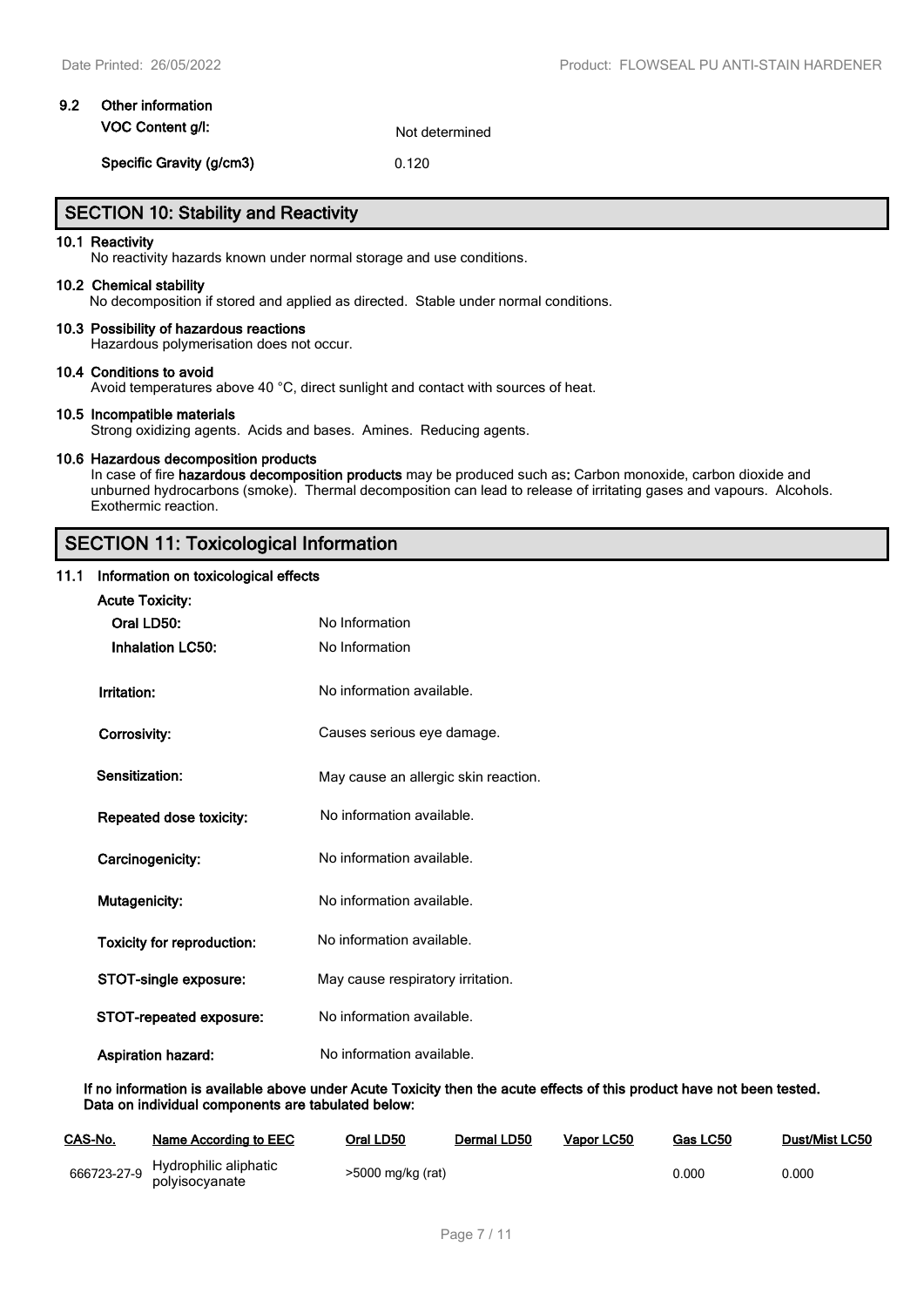| 28182-81-2 | Hexamethylene diisocyanate, > 5665 mg/kg<br>oligomers | 'rat)             |                           | 0.000 | 0.000 |
|------------|-------------------------------------------------------|-------------------|---------------------------|-------|-------|
| 123-86-4   | n-Butyl acetate                                       | 10760 mg/kg (rat) | $23.4$ mg/l, 4hr<br>(rat) | 0.000 | 0.000 |

# **Additional Information:**

In the case of sensitisation to any of the ingredients, it is inadvisable to work with the product. Repeated or prolonged skin contact may cause skin irritation and/or dermatitis and sensitization of susceptible persons. Persons allergic to isocyanates, and particularly those suffering from asthma or other respiratory conditions, should not work with isocyanates. Isocyanates may cause acute irritation and/or sensitisation of the respiratory system leading to tightness of the chest, wheeziness and an asthmatic condition.

# **SECTION 12: Ecological Information**

# **12.1 Toxicity:**

|                                                       |                        | EC50 48hr (Daphnia):                                                               | No information |                  |  |                  |  |                          |  |
|-------------------------------------------------------|------------------------|------------------------------------------------------------------------------------|----------------|------------------|--|------------------|--|--------------------------|--|
|                                                       |                        | IC50 72hr (Algae):                                                                 |                | No information   |  |                  |  |                          |  |
|                                                       |                        | LC50 96hr (fish):                                                                  |                | No information   |  |                  |  |                          |  |
|                                                       |                        | 12.2 Persistence and degradability:                                                | No information |                  |  |                  |  |                          |  |
| <b>Bioaccumulative potential:</b><br>12.3             |                        | No information                                                                     |                |                  |  |                  |  |                          |  |
| 12.4<br>Mobility in soil:                             |                        | No information                                                                     |                |                  |  |                  |  |                          |  |
| 12.5<br><b>Results of PBT and vPvB</b><br>assessment: |                        | The product does not meet the criteria for PBT/VPvB in accordance with Annex XIII. |                |                  |  |                  |  |                          |  |
| 12.6                                                  | Other adverse effects: |                                                                                    |                | No information   |  |                  |  |                          |  |
| CAS-No.                                               |                        | Name According to EEC                                                              |                | <b>EC50 48hr</b> |  | <u>IC50 72hr</u> |  | <b>LC50 96hr</b>         |  |
|                                                       | 666723-27-9            | Hydrophilic aliphatic polyisocyanate                                               |                | No information   |  | No information   |  | No information           |  |
| 28182-81-2                                            |                        | Hexamethylene diisocyanate, oligomers                                              |                | No information   |  | No information   |  | > 100 mg/L (danio rerio) |  |
|                                                       | 111109-77-4            | dipropylene glycol dimethyl ether                                                  |                | No information   |  | No information   |  |                          |  |
| 123-86-4                                              |                        | n-Butyl acetate                                                                    |                | No information   |  | No information   |  |                          |  |

# **SECTION 13: Disposal Considerations**

**13.1 WASTE TREATMENT METHODS:** Dispose of as hazardous waste in compliance with local and national regulations. If recycling is not practicable, dispose of in compliance with local regulations. Empty containers should be taken to an approved waste handling site for recycling or disposal. The product should not be allowed to enter drains, water courses or the soil.

53880-05-0 cyclohexane,5-isocyanato-1-(is No information No information 9046-01-9 polyoxyethylene tridecyl ether phosphate No information No information

| <b>European Waste Code:</b>  | 080501* |
|------------------------------|---------|
| <b>Packaging Waste Code:</b> | 150110  |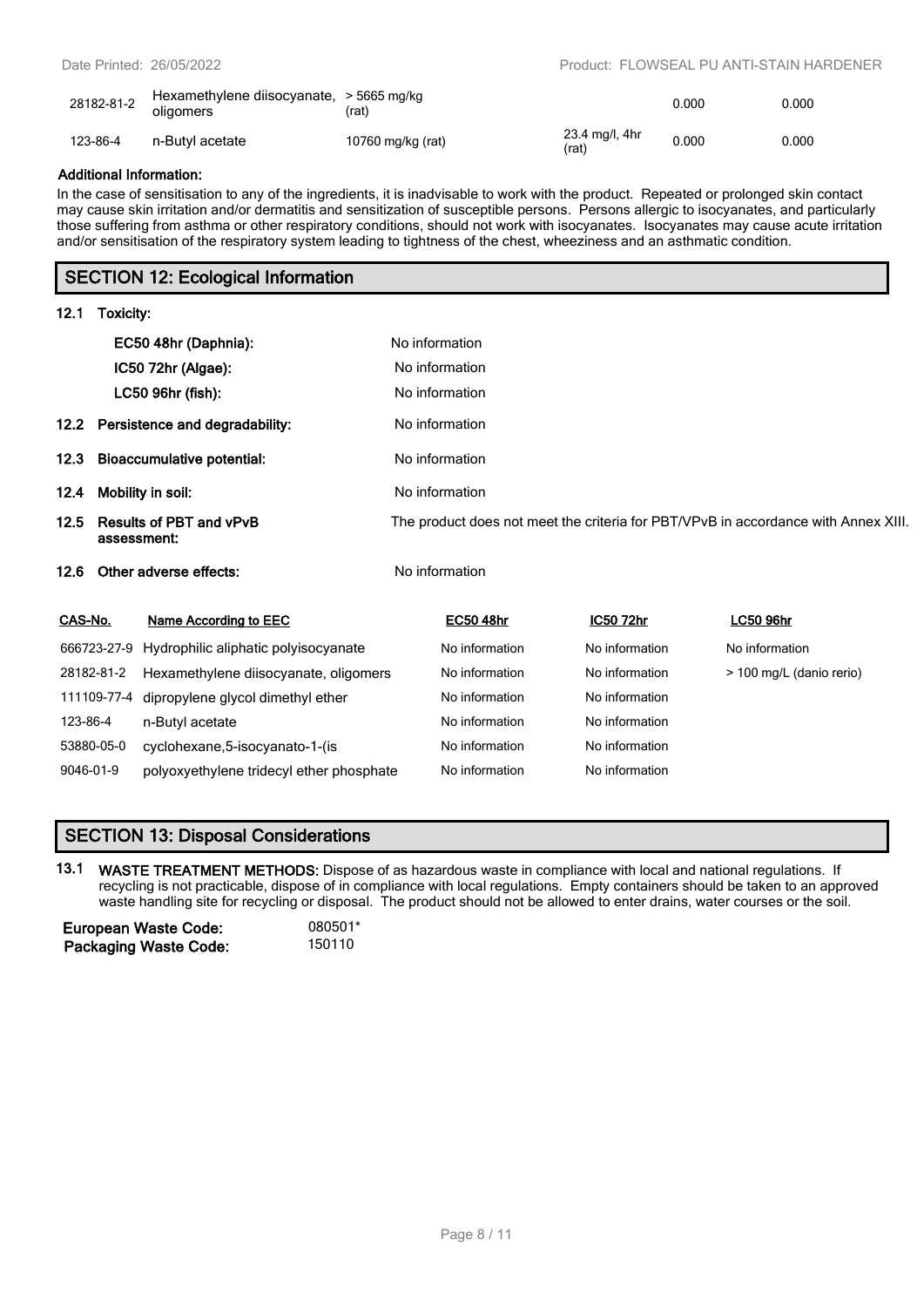# **SECTION 14: Transport Information**

| 14.1 | UN number                                                                   | Not applicable                                                                   |
|------|-----------------------------------------------------------------------------|----------------------------------------------------------------------------------|
|      | 14.2 UN proper shipping name                                                | Not regulated for transport according to ADR/RID, IMDG, and IATA<br>regulations. |
|      | Technical name                                                              | Not applicable                                                                   |
|      | 14.3 Transport hazard class(es)                                             | Not applicable                                                                   |
|      | Subsidiary shipping hazard                                                  | Not applicable                                                                   |
|      | 14.4 Packing group                                                          | Not applicable                                                                   |
| 14.5 | <b>Environmental hazards</b>                                                | Not applicable                                                                   |
| 14.6 | Special precautions for user                                                | Not applicable                                                                   |
|      | EmS-No.:                                                                    | Not applicable                                                                   |
| 14.7 | Transport in bulk according to Annex II of<br>MARPOL 73/78 and the IBC code | Not applicable                                                                   |

# **SECTION 15: Regulatory Information**

### **15.1 Safety, health and environmental regulations/legislation for the substance or mixture:**

**National Regulations:**

| <b>Denmark Product Registration Number:</b>                                                     | Not available  |
|-------------------------------------------------------------------------------------------------|----------------|
| Danish MAL Code:                                                                                | $3-5(1993)$    |
| Danish MAL Code - Mixture:                                                                      | Not available  |
| <b>Sweden Product Registration Number:</b>                                                      | Not available  |
| <b>Norway Product Registration Number:</b>                                                      | Not available  |
| <b>Germany WGK Class:</b>                                                                       | 2              |
| Directive 2004/42/CE:                                                                           | Not available  |
| Covered by Directive 2012/18/EC (Seveso III):                                                   | Not applicable |
| Restrictions to product or to substances according<br>to Annex XVII, Regulation (CE) 1907/2006: | Not applicable |

#### **Annex XIV - Authorisation List:**

**CAS-No. Name According to EEC**

Not Applicable

**SVHC - Substances of very high concern (Candidate List):**

# **CAS-No. Name According to EEC**

Not Applicable

# **15.2 Chemical Safety Assessment:**

No Chemical Safety Assessment has been carried out for this substance/mixture by the supplier.

# **SECTION 16: Other Information**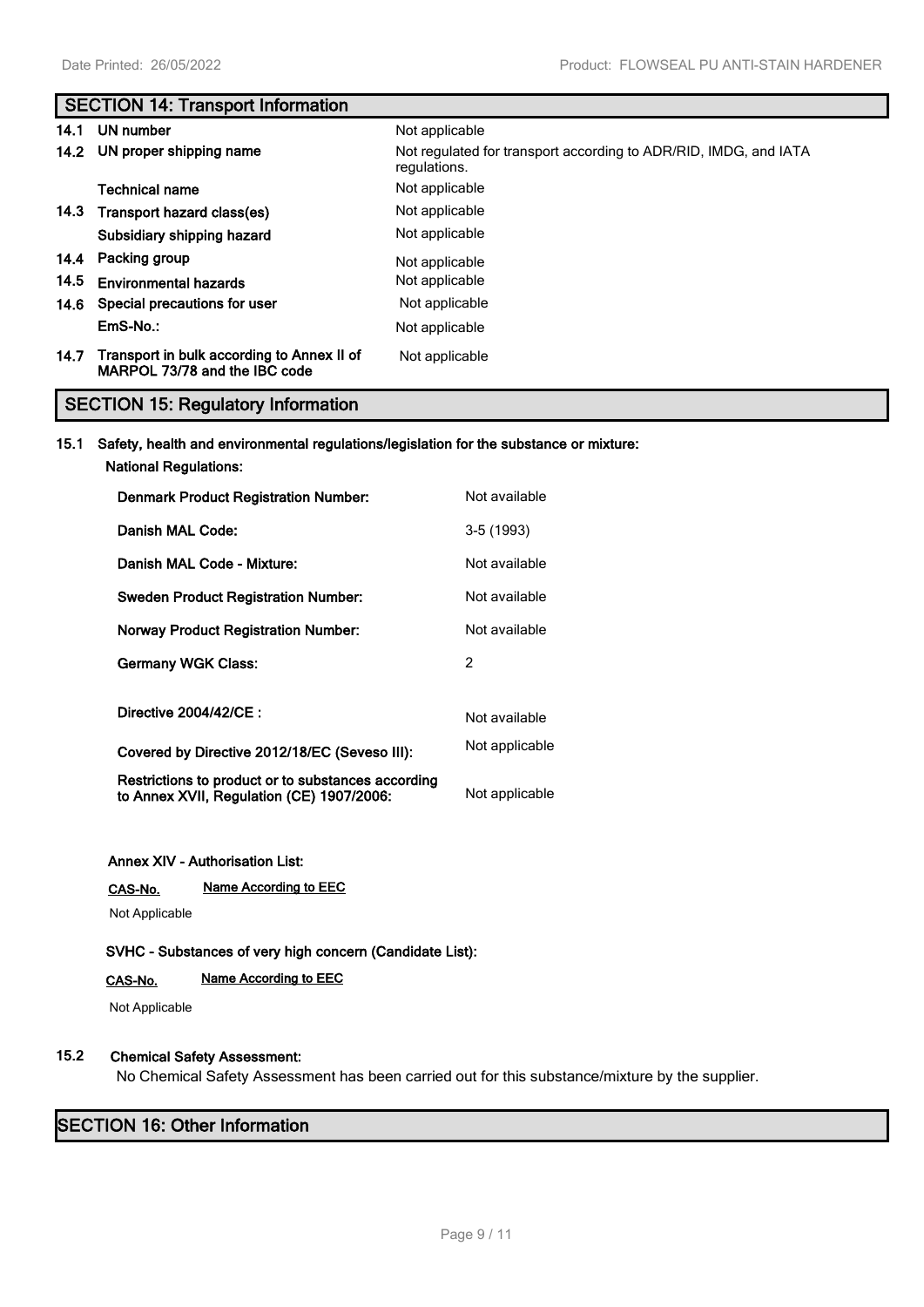#### **Text for CLP Hazard Statements shown in Section 3 describing each ingredient:**

| H <sub>225</sub> |                                                    |
|------------------|----------------------------------------------------|
|                  | Highly flammable liquid and vapour.                |
| H315             | Causes skin irritation.                            |
| H317             | May cause an allergic skin reaction.               |
| H318             | Causes serious eye damage.                         |
| H319             | Causes serious eye irritation.                     |
| H332             | Harmful if inhaled.                                |
| H335             | May cause respiratory irritation.                  |
| H336             | May cause drowsiness or dizziness.                 |
| H411             | Toxic to aguatic life with long lasting effects.   |
| H412             | Harmful to aquatic life with long lasting effects. |

#### **Reasons for revision**

Composition Information Changed

Substance and/or Product Properties Changed in Section(s):

- 02 Hazard Identification
- 08 Exposure Controls/Personal Protection
- 09 Physical and Chemical Properties
- 11 Toxicological Information
- 14 Transportation Information
- 15 Regulatory Information
- Substance Regulatory CAS Number Changed

Revision Statement(s) Changed

This Safety Data Sheet (SDS) has been revised to meet the new EU CLP requirements. There have been both formatting and content changes based on the CLP classification (if applicable), please review each section of the SDS for specific changes.

#### List of References:

This Safety Data Sheet was compiled with data and information from the following sources:

The Ariel Regulatory Database provided by the 3E Corporation in Copenhagen, Denmark; European Union Commission Regulation No. 1907/2006 on REACH as amended within Commission Regulation (EU) 2015/830;

European Union (EC) Regulation No. 1272/2008 on the classification, labelling and packaging of substances and mixtures (CLP Requlation) and subsequent technical progress adaptations (ATP); EU Council Decision 2000/532/EC and its Annex entitled "List of Wastes".

Acronym & Abbreviation Key:

| <b>CLP</b>    | Classification, Labeling & Packaging Regulation                        |
|---------------|------------------------------------------------------------------------|
| EC            | European Commission                                                    |
| EU            | European Union                                                         |
| US            | United States                                                          |
| CAS           | Chemical Abstract Service                                              |
| <b>EINECS</b> | European Inventory of Existing Chemical Substances                     |
| REACH         | Registration, Evaluation, Authorization of Chemicals Regulation        |
| <b>GHS</b>    | Globally Harmonized System of Classification and Labeling of Chemicals |
| LTEL          | Long term exposure limit                                               |
| STEL          | Short term exposure limit                                              |
| OEL           | Occupational exposure limit                                            |
| ppm           | Parts per million                                                      |
| mq/m3         | Milligrams per cubic meter                                             |
| TLV           | Threshold Limit Value                                                  |
| ACGIH         | American Conference of Governmental Industrial Hygienists              |
| OSHA          | Occupational Safety & Health Administration                            |
| <b>PEL</b>    | Permissible Exposure Limits                                            |
| <b>VOC</b>    | Volatile organic compounds                                             |
| q/1           | Grams per liter                                                        |
| mg/kg         | Milligrams per kilogram                                                |
| N/A           | Not applicable                                                         |
| LD50          | Lethal dose at 50%                                                     |
| LC50          | Lethal concentration at 50%                                            |